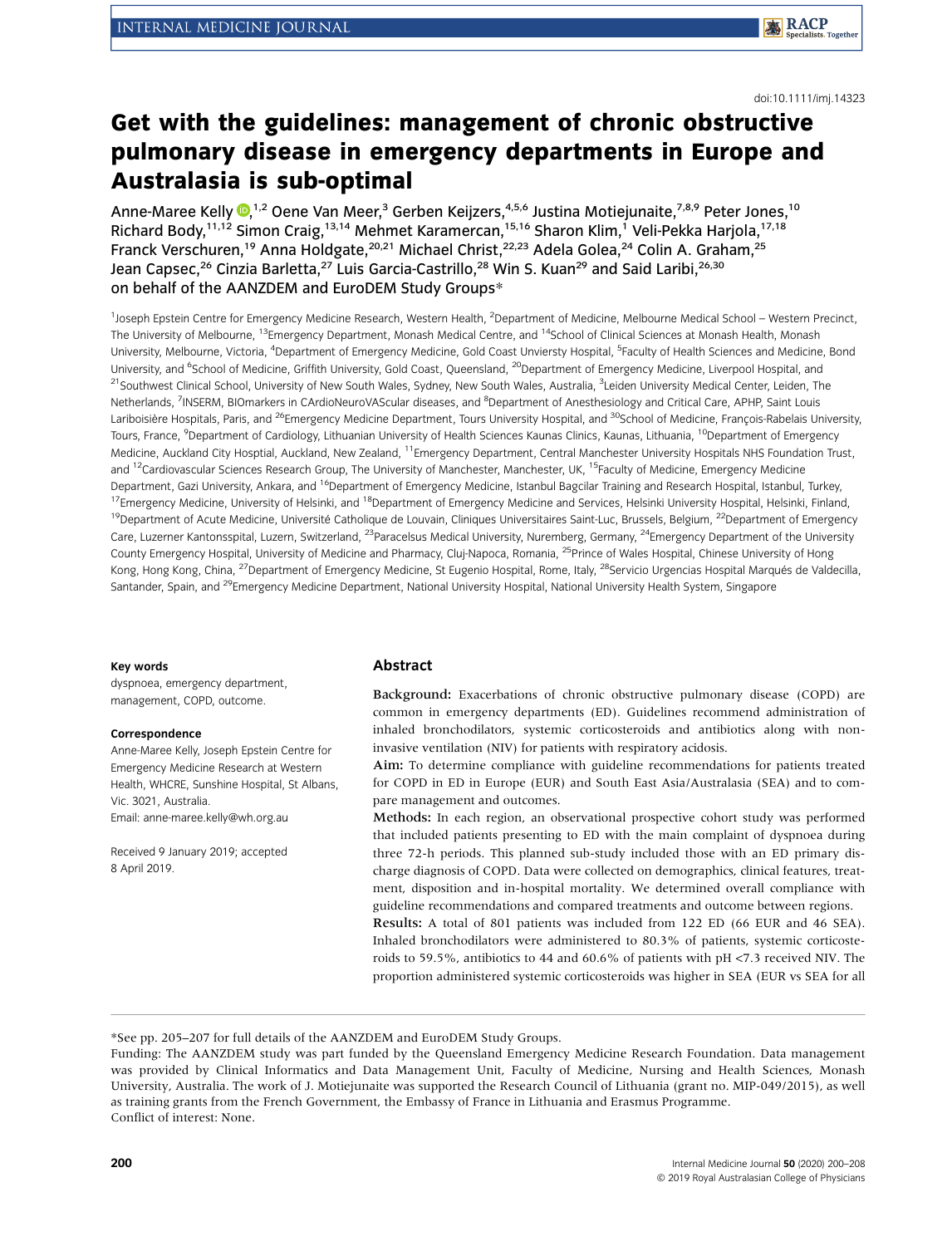comparisons; 52 vs 66%,  $P < 0.001$ ) as was administration of antibiotics (40 vs 49%,  $P = 0.02$ ). Rates of NIV and mechanical ventilation were similar. Overall in-hospital mortality was  $4.2\%$  (SEA 3.9% vs EUR  $4.5\%$ ,  $P = 0.77$ ).

Conclusion: Compliance with guideline recommended treatments, in particular administration of corticosteroids and NIV, was sub-optimal in both regions. Improved compliance has the potential to improve patient outcome.

## Introduction

Shortness of breath is one of the main reasons patients present to an emergency department  $(ED)$ .<sup>1</sup> Previously published research from the Asia-Pacific region reports that this symptom accounts for 5% of all ED presentations. Chronic obstructive pulmonary disease (COPD) was found to be the main ED diagnosis in 14% of these presentations.<sup>2</sup>

Recent guidelines<sup>3,4</sup> recommend several treatments in the acute phase of care in order to optimise outcomes. These include the use of controlled oxygen therapy, inhaled bronchodilators, systemic corticosteroids, antibiotics if there is clinical, laboratory or chest X-ray (CXR) evidence of bacterial infection, the taking of a CXR, blood gas analysis for cases classified as more than mild severity and non-invasive ventilation (NIV) in patients with significant respiratory acidosis (pH < 7.35). To date, evidence regarding compliance with these elements in ED suggests gaps in compliance.<sup>5–7</sup> Most of these studies are single site or single region raising questions about generalisability.

The aim of this study was to determine overall compliance with guideline recommendations and to compare management and in-hospital outcomes between patients treated for ED-diagnosed COPD in Europe (EUR) and South East Asia/Australasia (SEA), in particular compliance with guideline recommendations.<sup>8</sup>

### Methods

This is a combination of two international, multicentre, prospective, interrupted time series cohort studies, both occurring in 2014. They were designed to evaluate the epidemiology, treatment and in-hospital outcome of patients presenting to ED with shortness of breath as the main complaint. The EuroDEM study was conducted in 66 European centres (Belgium 3, Finland 5, France 5, Germany 5, Italy 1, The Netherlands 16, Romania 7, Spain 1, Turkey 7 and United Kingdom 16). The AANZDEM study was conducted in 46 Asia-Pacific/Australian centres (Australia 33, New Zealand 4, Singapore 3, Hong Kong 4 and Malaysia 2). The study sample was generated with consecutive patients attending EDs during three study periods of 72 h each throughout 1 year. Detailed methodology for AANZDEM has been published previously.<sup>9</sup> The patient population of interest was consecutive adult patients presenting to the ED with acute dyspnoea as a main symptom. The studies were performed in accordance with the Declaration of Helsinki. Ethics committee approvals were obtained for all sites according to local requirements. If requested by the local ethics committee, patient consent for data collection was obtained. The population of interest for this sub-study were patients with an ED discharge diagnosis of COPD (Fig. 1).

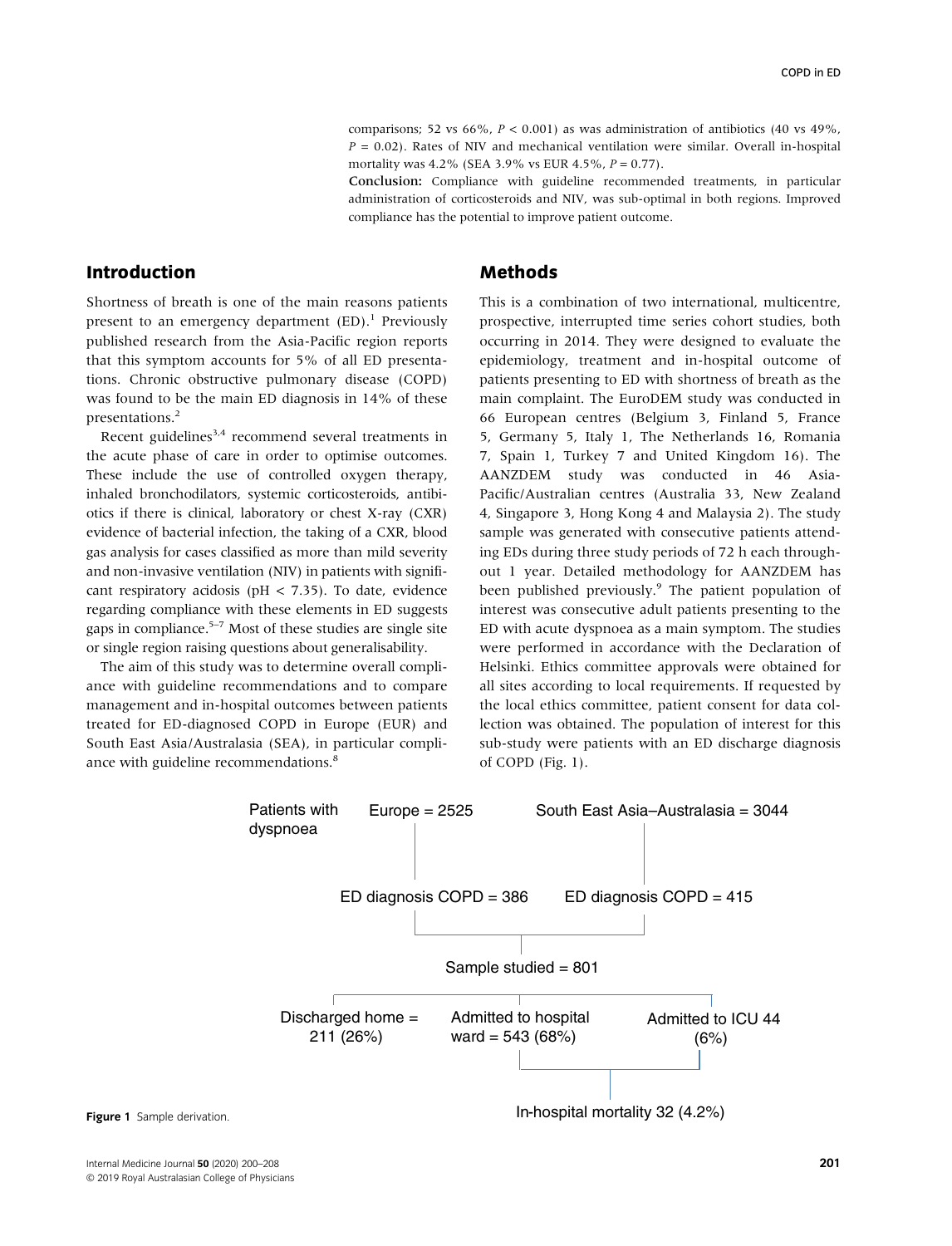A specifically designed data collection form was developed independently by each steering committee. Data were collected by local site investigators and submitted to central databases in each region as de-identified data. Data collected included patient characteristics, comorbidities, mode of arrival, usual medications, prehospital treatment as documented in ED clinical records, initial assessment (clinical assessment and vital signs), investigations performed (laboratory tests, electrocardiogram, imaging, etc.) and results, treatment in the ED, final ED diagnosis, in-hospital outcome including disposition, inhospital mortality and final hospital diagnosis. There were some minor differences in data points, for example, EUR did not collect data on imaging. Local data collectors were not blinded to objectives of the parent studies although they were unaware that specific comparative sub-analyses by condition would be undertaken.

The outcomes of interest were compliance with guideline recommended treatment and comparison of treatment and outcome (disposition and in-hospital mortality) between EUR and SEA. Published COPD guidelines were used as the reference standard for treatment.3,4 We assumed that patients attending an ED for care had at least a moderate exacerbation of COPD. Results are presented as frequencies or as medians with interquartile range (IQR). The Chi-squared test or

Fisher's exact test (as appropriate) was used to compare categories. Continuous variables were compared using the Mann-Whitney test (nonparametric). Statistical significance was defined as  $P < 0.05$ . Statistical analysis was performed using SAS version 9.1 software (SAS Institute, Cary, NC, USA) and Analyse-It (Anylyse-it Software Ltd, Leeds, UK;<https://analyse-it.com/>).

### Results

Eight hundred and one patients had a final ED diagnosis of COPD and formed the study population; 415 SEA and 386 EUR. In SEA, 44 sites contributed cases with a median number of cases/site of 8.5 (IQR 5–14, range 1–22). In EUR, 59 sites contributed cases with a median number of cases/site of 5 (IQR 2–9, range 1–25). Variability in the number of cases/site was expected due to differences in ED size and caseload.

Median age was 72 and 58% of patients were male. Median duration of symptoms was 3 days (IQR 1–7). The cohorts were mostly comparable for comorbidities with 90.4% having a past history of COPD, 18% a past history of heart failure and 24% a past history of coronary artery disease (Table 1). Of note, there was a significant difference in reported (current) smoking rates – SEA 23.8 versus 40.8% EUR (P < 0.001).

|                                           | Total      | AANZDEM<br>Missing data |                | EuroDEM    | Missing data   | P-value |
|-------------------------------------------|------------|-------------------------|----------------|------------|----------------|---------|
| n(x)                                      | 801        | 415 (51.8)              | 386 (48.2)     |            |                |         |
| Age, median (IQR) (years)                 | 72 (64-80) | 73 (65-81)              | $\mathbf 0$    | 71 (63-78) | 3              | < 0.001 |
| Male, $n$ $%$                             | 466 (58.3) | 249 (60.0)              | $\mathbf 0$    | 217(57)    | $\overline{2}$ | 0.3     |
| Duration of symptoms, median (IQR) (days) | $3(1-7)$   | $3(1-7)$                | 17             | $3(2-6)$   | 66             | 0.84    |
| Co-morbidities, n (%)                     |            |                         |                |            |                |         |
| Prior history of COPD                     | 720 (90.8) | 375 (90.6)              | 1              | 345 (91)   | 7              | 0.92    |
| Smoker                                    | 254 (32.8) | 98 (23.8)               | 3              | 156 (43.1) | 24             | < 0.001 |
| Chronic heart failure                     | 142 (18.4) | 73 (17.7)               | 3              | 69 (19.2)  | 26             | 0.79    |
| Diabetes mellitus                         | 162 (20.9) | 78 (19.0)               | 4              | 84 (23)    | 21             | 0.2     |
| Hypertension                              | 398 (51)   | 215 (52.2)              | 3              | 183 (49.6) | 17             | 0.52    |
| Coronary artery disease                   | 182 (23.8) | 102 (24.8)              | 3              | 80 (22.7)  | 33             | 0.55    |
| Atrial fibrillation/flutter               | 99 (12.7)  | 55 (13.3)               | 3              | 44 (12)    | 18             | 0.63    |
| Chronic renal disease                     | 73 (9.3)   | 47 (11.4)               | 3              | 24(6.4)    | 11             | 0.02    |
| Active malignancy                         | 40(5.1)    | 22(5.4)                 | 4              | 18 (4.9)   | 16             | 0.88    |
| Asthma                                    | 112 (14.2) | 54 (13.1)               | $\overline{c}$ | 58 (15.4)  | 10             | 0.43    |
| Prior pulmonary embolism                  | 37(4.7)    | 17(4.1)                 | 3              | 20(5.4)    | 18             | 0.813   |
| Chronic medication use, n (%)             |            |                         |                |            |                |         |
| Inhaled beta-2 agonists                   | 553 (69.1) | 308 (74.4)              |                | 245 (63.5) | $\mathbf 0$    | 0.001   |
| Inhaled corticosteroids                   | 455 (56.9) | 211 (51)                |                | 244 (63.2) | $\mathbf 0$    | < 0.001 |
| Oral steroids                             | 140 (17.5) | 68 (16.5)               | 2              | 72 (18.7)  | $\Omega$       | 0.47    |
| Home oxygen                               | 117(14.7)  | 57 (13.8)               | 3              | 60 (15.5)  | $\Omega$       | 0.56    |
| <b>Diuretics</b>                          | 210 (26.3) | 89 (21.5)               | 2              | 121 (31.3) | 0              | 0.002   |
| Mode of arrival, n (%)                    |            |                         |                |            |                |         |
| By ambulance                              | 490 (62.5) | 260 (64.5)              | 12             | 230 (60.4) | 5              | 0.24    |

COPD, chronic obstructive pulmonary disease; IQR, interquartile range.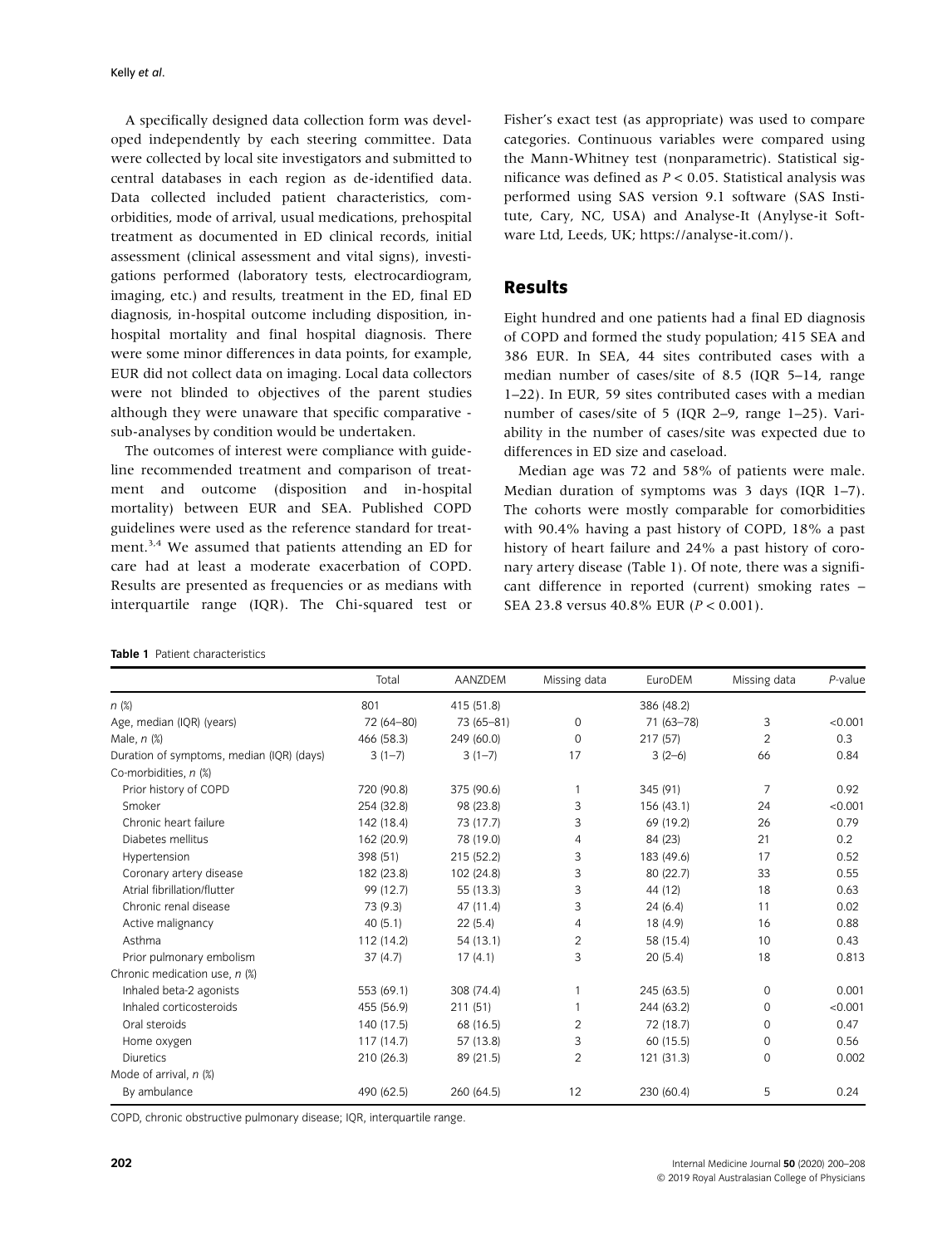Regarding regular medications, the EUR cohort had lower use of inhaled beta-agonists (63.5 vs 74.4%,  $P \leq$ 0.001) and higher use of diuretics  $(31.3 \text{ vs } 21.5\% , P <$ 0.001). Home oxygen usage rates were similar (Table 1). Clinical features at presentation were similar, including the proportion with clinically significant acidosis (overall 8.2%) (Table 2).

The proportion of patients who received the defined evidence-based treatments was sub-optimal – inhaled bronchodilators 80.3% and systemic corticosteroids 59.5%. The proportion of patients receiving systemic corticosteroids was lower in EUR than SEA (52.6 vs 65.9%,  $P < 0.001$ ) as was administration of antibiotics  $(40.2 \text{ vs } 48.5\%, P = 0.003)$ . NIV and mechanical ventilation rates were similar (Table 3).

While the proportion of patients requiring intensive care unit admission was similar (5.5%), the proportion of patients discharged home from ED was significantly higher in EUR compared to SEA (33.9 vs 19.3%,  $P <$ 0.001). Overall in-hospital mortality was 4.2% (SEA 3.9 vs EUR  $4.5\%$ ,  $P = 0.77$ ).

## Discussion

This study has provided a rare opportunity to explore the epidemiology, treatment and outcome of patients

| <b>Table 2</b> Clinical features at admission |
|-----------------------------------------------|
|                                               |

|                                               | Total         | AANZDEM       | Missing data | EuroDEM       | Missing data | P-value |
|-----------------------------------------------|---------------|---------------|--------------|---------------|--------------|---------|
| Vital signs at admission                      |               |               |              |               |              |         |
| SBP, median (IQR) (mmHg)                      | 140 (120-156) | 139 (120-157) | 13           | 140 (120-155) | 6            | 0.72    |
| SBP < 100 mmHg, $n$ (%)                       | 22(2.8)       | 9(2.2)        |              | 13(3.4)       |              | 0.4     |
| Heart rate, median (IQR) (b.p.m.)             | 62 (82-110)   | 99 (84-112)   | 12           | 95 (80-109)   | 8            | 0.008   |
| Heart rate $> 120$ b.p.m., n $%$              | 105 (13.4)    | 61(15.1)      |              | 43 (11.4)     |              | 0.15    |
| Respiratory rate, median (IQR) (cycles/min)   | 24 (20-28)    | 25 (22-30)    | 18           | 24 (20-28)    | 69           | < 0.001 |
| Respiratory rate > 30 cycles/min, $n$ (%)     | 123 (17.3)    | 74 (18.6)     |              | 49 (15.5)     |              | 0.31    |
| $SpO2 < 90%$ on air†, <i>n</i> $(\%)$         | 182 (27.2)    | 87 (30.2)     | 127          | 95 (25)       | 6            | 0.19    |
| Temperature < 35 or > 38 $^{\circ}$ C, n $\%$ | 55(7.3)       | 32(8.2)       | 23           | 23(6.4)       | 29           | 0.46    |
| $pH, n$ (%)                                   |               |               |              |               |              |         |
| Blood gas taken                               | 504 (62.9)    | 229 (51.2)    |              | 275 (71.2)    |              | < 0.001 |
| pH < 7.3                                      | 66 (8.2)      | 38(9.2)       |              | 28(7.3)       |              | 0.4     |

†Excludes patients arriving on oxygen. IQR, interquartile range; SBP, systolic blood pressure; SpO2, arterial blood oxygen saturation.

Table 3 Management at the emergency department (ED) and outcomes

|                                                                  | Total      | AANZDEM    | Missing data   | EuroDEM    | Missing data | $P$ -value          |
|------------------------------------------------------------------|------------|------------|----------------|------------|--------------|---------------------|
| Treatment in the ED, $n$ (%)                                     |            |            |                |            |              |                     |
| Oxygen therapy                                                   |            |            |                |            |              |                     |
| Low flow $O2$ (nasal prongs or Venturi system)                   | 421 (53.3) | 237 (57.2) | $\overline{4}$ | 184 (45.5) | 7            | < 0.001             |
| High flow face mask                                              | 119(15.1)  | 33(8)      |                | 86 (22.7)  |              |                     |
| None                                                             | 170 (21.5) | 99 (24.1)  |                | 71 (18.7)  |              |                     |
| NIV combined                                                     | 81 (10.2)  | 46 (11.1)  | $\Omega$       | 35(9.2)    | 7            | 0.46                |
| NIV if $pH < 7.3$                                                | 40 (60.6)  | 22 (57.9)  | $\mathbf{0}$   | 18 (64.3)  | 0            | $0.79+$             |
| Mechanical ventilation                                           | 6(0.8)     | 4(1.0)     | 0              | 2(0.5)     |              | 0.76                |
| Inhaled beta-2 agonists                                          | 636 (79.4) | 332 (80.4) | 2              | 294 (78.4) | 11           | 0.55                |
| Inhaled anticholinergic                                          | 423 (54.1) | 226 (54.7) | $\overline{2}$ | 197 (53.4) | 17           |                     |
| Inhaled bronchodilator (beta-2 agonist, anticholinergic or both) | 633 (80.3) | 332 (80.4) | 2              | 301 (80.2) | 11           |                     |
| Corticosteroids (i.v. or oral)                                   | 463 (59.5) | 271 (65.3) | 2              | 192 (52.6) | 21           | < 0.001             |
| Antibiotics                                                      | 347 (44)   | 200 (48.5) | 3              | 147 (40.2) | 20           | 0.02                |
| Discharge from the ED, $n$ (%)                                   |            |            |                |            |              |                     |
| Home                                                             | 211(26.4)  | 80 (19.3)  | $\mathbf 0$    | 131 (34)   |              | $< 0.001 \pm 1.001$ |
| Ward (including transfer for admission)                          | 543 (67.9) | 306 (73.7) | $\mathbf 0$    | 237 (61.6) |              |                     |
| Intensive care unit                                              | 44 (5.5)   | 28(6.7)    | $\mathbf 0$    | 16(4.2)    |              |                     |
| Death in ED                                                      | 2(0.2)     | 1(0.1)     | $\mathbf{0}$   | 1(0.3)     |              |                     |
| In-hospital outcome, $n$ (%)                                     |            |            |                |            |              |                     |
| Mortality                                                        | 32(4.2)    | 16(3.9)    | $\mathbf 0$    | 16(4.5)    | 33           | 0.77                |

†Fisher's exact test. ‡Omnibus Chi-squared. BiPAP, bilevel positive airway pressure; CPAP, continuous positive airway pressure; IV, intravenous; NIV: non-invasive ventilation.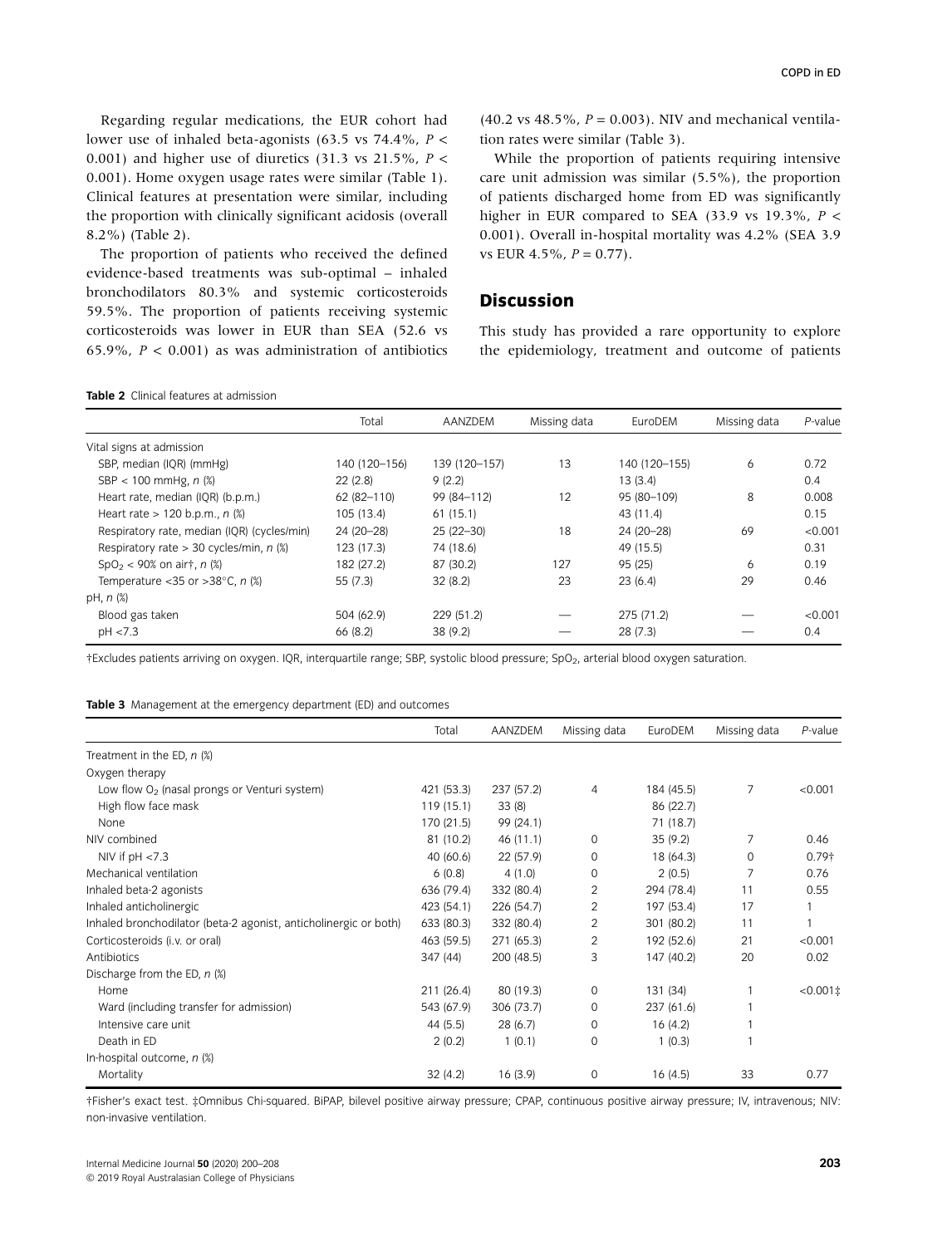presenting to ED with a final ED diagnosis of COPD, to determine compliance with guideline recommended treatment and to compare management and in-hospital outcomes across two major regions. Our findings suggest that compliance with guideline recommended treatment is sub-optimal in both regions and that ED could do more to improve quality of care for this patient group.

While the use of inhaled beta agonists was similar, it is lower than expected. The proportion of patients receiving systemic corticosteroids was considerably below expected levels. COPD guidelines recommend systemic corticosteroid for non-mild exacerbations of COPD as they reduce severity and shorten recovery.<sup>8,10</sup> Overall, almost 40% of patients did not receive them, with EUR compliance being significantly lower than SEA. Previous research suggests that the proportion of patients with COPD who have clinical, investigatory or radiological evidence of infection is  $65-70\%$ .<sup>11</sup> That only 43.3% of patients received antibiotics falls well below what would be expected on the basis of that data. That said, the features used to define evidence of potential bacterial infection in that paper are liberal and some could apply to viral and well as bacterial infection. For this reason, we are unable to comment further on whether the reported rate of antibiotic use was appropriate. The proportion of patients with acidosis who received treatment with NIV was also lower than expected, despite level 1 evidence that it improves outcome.<sup>12</sup> We did not collect reasons for non-use of NIV. Based on our experience and knowledge of the sector, possible explanations include lack of awareness of the evidence, lack of availability of the required equipment in ED and lack of appropriately trained staff to undertake this therapy safely in ED. Other contributors may have been that the patient declined NIV or under-estimation of severity by treating clinicians.

The results of our study do not compare favourably with a published European audit of management of COPD admissions.<sup>13</sup> That study reported that 91% of patients received short-acting bronchodilators, 82% received systemic corticosteroids and 91% of eligible patients received antibiotics, all much higher than this study. Our study found a higher use of NIV in patients with respiratory acidosis (61 vs 51%). The comparisons should be considered cautiously however as that study was of patients admitted to hospital rather than presenting to ED – a quite different clinical practice environment. It seems logical that evidence-based care should be initiated as early as possible in a patient's journey. The evidence suggests there may be a disjunct between ward-based pathways and ED pathways for this patient group, a gap that should be closed. The European audit<sup>13</sup> also reported variation in guideline compliance between countries and hospitals. In our study, the aggregation of data into regions may obscure site-to-site or country-tocountry variation within regions. Numbers at individual sites within our study were too small for comparative analysis. That said, we believe that lessons from regions form an important step in understanding widespread gaps in guideline compliance. They inform individual health services and hopefully encourage them to audit their own practice and implement quality improvement activities with an emphasis on the identified gaps.

Our study did not explore treatment decision-making. Contributing factors to non-compliance with guideline recommendations may include lack of awareness of the evidence, the cognitive overload associated with ED practice, time constraints in ED, distraction and competing patient priorities as several patients may be being processed by a doctor at any given time and the historically high turnover of ED staff making it difficult to ensure that all staff are educated in evidence-based recommendations and recent changes. One approach suggested to address deficits in care is the introduction of a COPD proforma or checklist. Using this approach, Sen et al. demonstrated improvements in categorisation of respiratory failure, administration of controlled oxygen therapy and appropriate referral for  $NIV.<sup>14</sup>$  Similarly, McCarthy et al. showed that a proforma improved compliance with defined treatments.<sup>15</sup> This approach may be effective because it makes doctors aware of, or reminds them about, guideline-based care. Since the healthcare world is moving towards paperless systems, the use of clinical informatics systems, such as computer-assisted decision support will probably be required. Such systems have been proven to improve patient safety and have been recommended by the US Agency for Healthcare Research and Quality.<sup>16</sup>

The marginally higher EUR in-hospital mortality may simply be a reflection that there was higher tolerance for ED discharge of patients with moderate exacerbations of COPD in EUR. It may also have been influenced by higher smoking rates and higher proportion of patients with heart disease. We cannot confirm this.

The disparities in admission rate (SEA being much higher) are striking. There may be several reasons for this. When deciding whether hospital admission is required, a range of factors is taken into account, including patient factors (e.g. health literacy and ability to selfmanage), illness severity, social factors, use of disease specific ED short stay unit pathways and access to appropriate follow-up care (such as primary care or specialist clinics, disease-specific outreach services, etc). We are unable to comment which of these might have contributed to the observed disparity. The difference does raise the possibility that there were unnecessary admissions in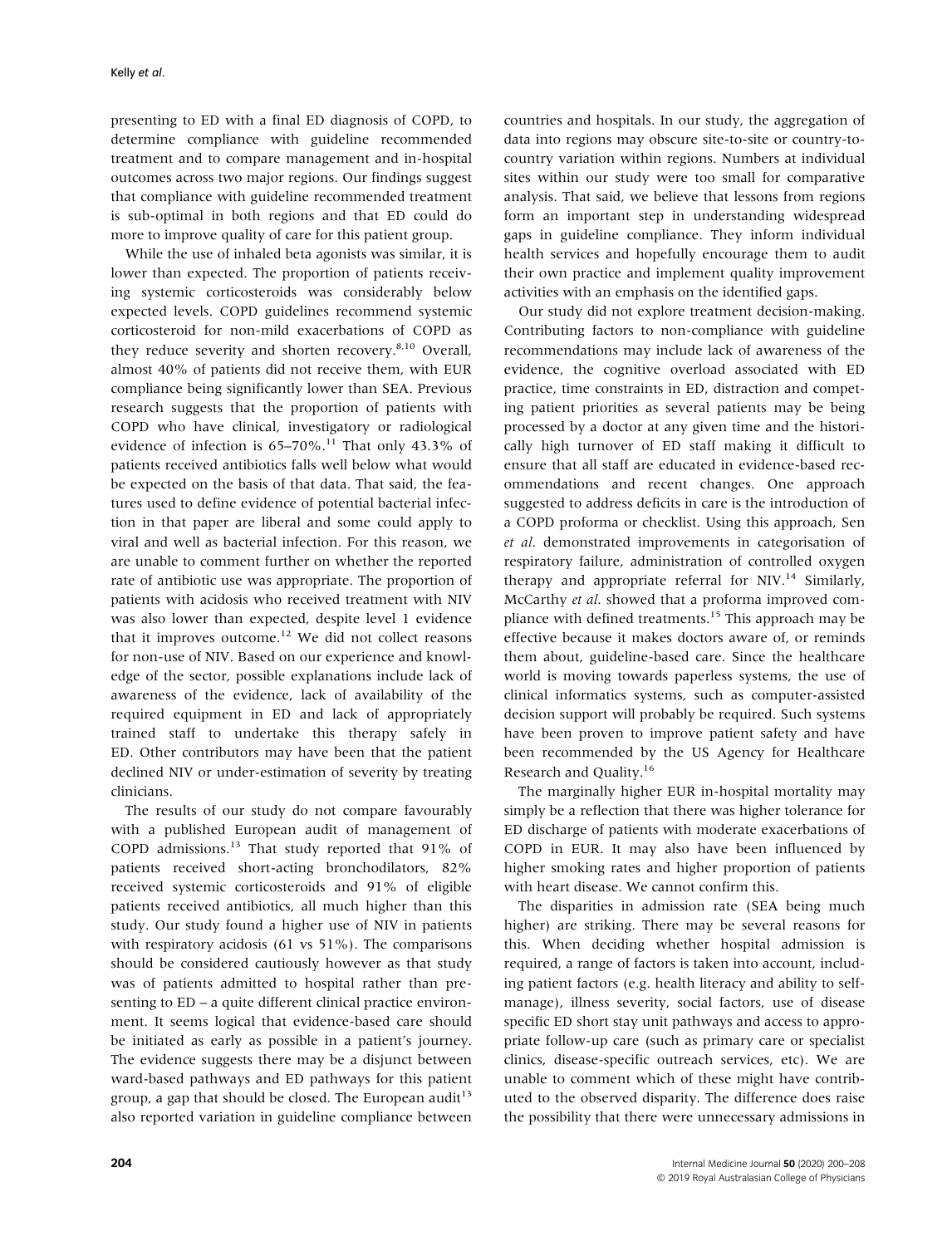the SEA cohort, which may be an area worthy of more research.

The higher proportion of current smokers in the EUR cohort is noteworthy. It suggests that there is opportunity to improve long term outcomes by targeting smoking cessation. Many areas in SEA have been aggressive in bureaucratic attempts to encourage smoking cessation, such as taxing cigarettes, requiring plain unattractive packaging, requiring health warnings (and sometimes photos of complications) on cigarette packets, banning smoking in restaurants and some public areas and requiring cigarettes to be stored out of sight in retail outlets.17,18 Measures such as these may also be generalisable to Europe.

Our study confirms that shortness of breath is a high risk presenting complaint for in-hospital mortality. We report in-hospital mortality of 4.2% which is similar to previously reported mortality rates in COPD exacerbations.<sup>19-21</sup>

The finding that only about a third of patients are current or recent smokers is interesting and COPD is uncommon in non-smokers. The design of our study did not allow us to collect detailed data regarding patients' smoking pack-year history. This is likely to have shown that the majority of patients had a significant history of smoking even if not smoking recently.

Our study has some limitations that should be considered when interpreting our results. There was no central committee for the adjudication of final diagnosis. It was based on final ED diagnosis, representing the 'real world' of emergency medicine practice. This is to an extent is offset by a large sample size suggesting generalisation of findings. Local data collectors were provided with detailed data collection information (including a data dictionary) therefore minimising bias. We did not distinguish between acute exacerbations, therapeutic failure and relapse. In Emergency Medicine practice, distinguishing these is not clinically relevant. We did not formally assess severity. That said, vital signs observations and the proportion of patients with significant acidosis were not statistically different between the groups. The nature of ED practice means that some data that lung specialists rely on to confirm the diagnosis of COPD and severity of illness are not available. For example, dyspnoea scores and spirometry are rarely used in ED. It is possible that compliance with guideline recommended treatments in the EuroDEM sample has been under-estimated. Some patients who presented to hospital through ambulance in the EuroDEM may have had treatments initiated by paramedics/physicians in the ambulance which were not captured by data collection processes. It is a potential limitation that only about 90% of patients had a previous known diagnosis of COPD. Again, this reflects the 'real world' situation of emergency care. Further, a significant proportion of the remainder reported a

past history of asthma, possibly reflecting difficulty distinguishing between these, especially in mid-late age. To test the bias this might have introduced, we repeated the analysis for the patients with previous COPD only and the results were not substantially different (Supporting Information Tables S1–S3). There is a small amount of missing data that may have influenced results with the amount of missing data is higher in the European sample than the SEA sample. While it is unlikely that data is missing completely at random, it is very small relative to the sample size. There is the potential risk of inclusion and registration bias. Given the nature of this study it is not possible to qualify the risk of this bias. Finally, the sites contributing data were not selected at random. Rather than chose to participate voluntarily. Therefore it is possible that they are not representative of their regions. However, this is a weakness shared with many similar audit of care studies and is hard to avoid.

## Conclusion

Compliance with guideline recommended treatments, in particular administration of corticosteroids and NIV, was sub-optimal in both regions. Improved compliance has the potential to improve patient outcome.

## Acknowledgement

The authors thank Toine van den Ende and Ans Kluivers for their assistance in collecting data in Europe.

AANZDEM Study Group: Richard McNulty (Blacktown and Mt Druitt Hospitals, NSW), Clifford Tan (Canterbury Hospital, NSW), David Lord Cowell (Dubbo Hospital, NSW), Anna Holdgate and Nitin Jain (Liverpool Hospital, NSW), Tracey Devillecourt (Nepean Hospital, NSW), Alan Forrester and Kendall Lee (Port Macquarie Hospital, NSW), Dane Chalkley (Royal Prince Alfred Hospital, NSW), Mark Gillett and Lydia Lozzi (Royal North Shore Hospital, NSW), Stephen Asha (St George Hospital, NSW), Martin Duffy (St Vincent's Hospital Sydney, NSW), Gina Watkins (Sutherland Hospital, NSW), Richard Stone (Cairns Hospital, QLD), David Rosengren (Greenslopes Private Hospital, QLD), Jae Thone (Gold Coast University Hospital QLD), Shane Martin (Ipswich Hospital QLD), Ulrich Orda (Mt Isa Hospital, QLD), Ogilvie Thom (Nambour Hospital, QLD), Frances Kinnear (Prince Charles Hospital, QLD), Rob Eley (Princess Alexandra Hospital, QLD), Alison Ryan (Queen Elizabeth II Jubilee Hospital, QLD), Douglas Morel (Redcliffe Hospital, QLD), Christopher May (Redlands Hospital QLD), Jeremy Furyk (Townsville Hospital QLD), Graeme Thomson (Angliss Hospital VIC),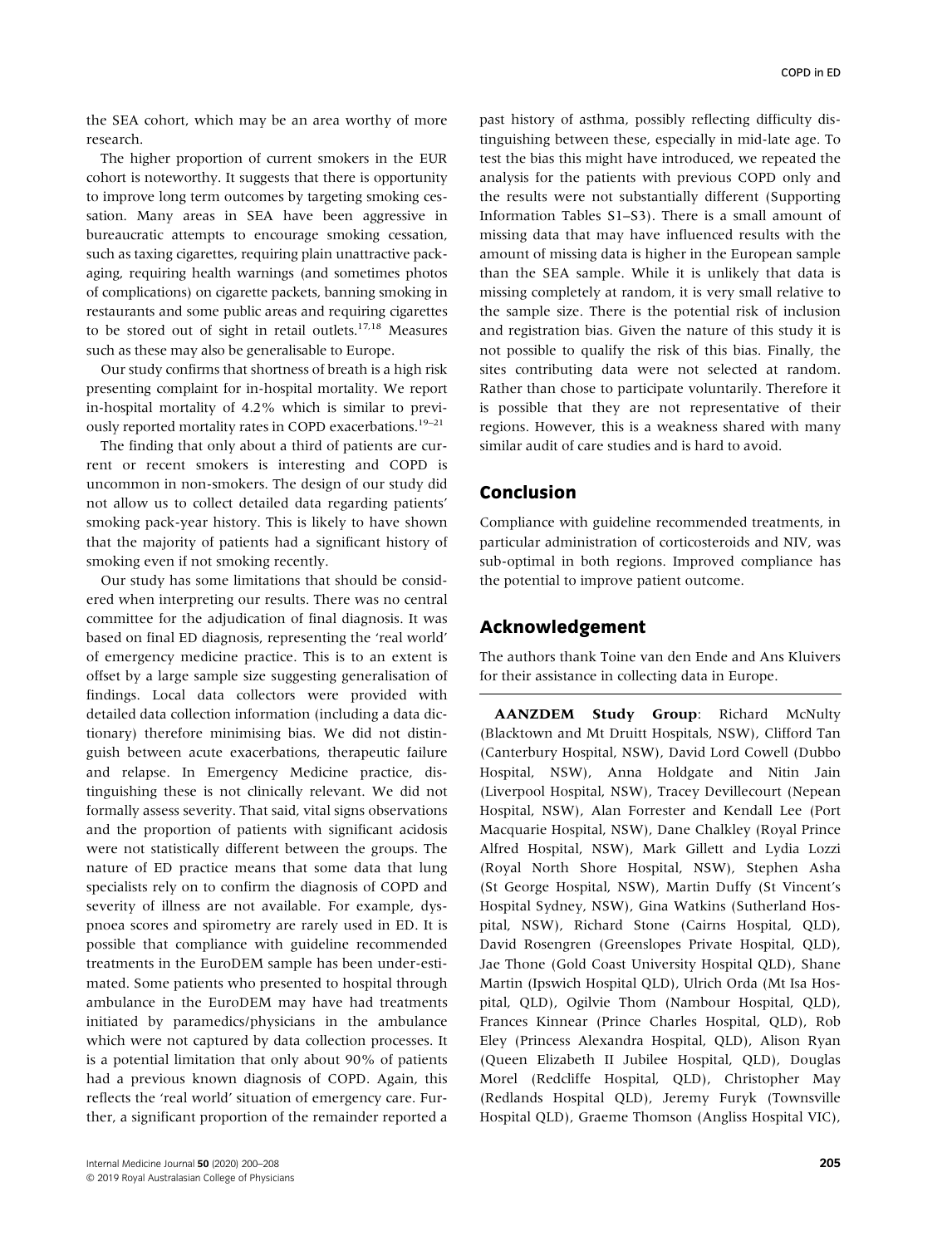Simon Smith and Richard Smith (Bendigo Hospital, VIC), Andrew Maclean and Michelle Grummisch (Box Hill Hospital, VIC), Alistair Meyer (Casey Hospital, VIC) Robert Meek (Dandenong Hospital, VIC), Pamela Rosengarten (Frankston Hospital, VIC), Barry Chan and Helen Haythorne (Knox Private Hospital, VIC), Peter Archer (Maroondah Hospital, VIC), Simon Craig and Kathryn Wilson (Monash Medical Centre, VIC), Jonathan Knott (Royal Melbourne Hospital, VIC), Peter Ritchie (Sunshine Hospital, VIC), Michael Bryant (Footscray Hospital, VIC), Stephen MacDonald (Armadale Hospital, WA), Tom Lee (Joondalup Health Campus Hospital, WA), Mlungisi Mahlangu (Peel Health, WA), David Mountain (Sir Charles Gairdner Hospital, WA), Ian Rogers (St John of God Murdoch Hospital, WA), Tobias Otto (Queen Elizabeth Hospital, SA), Peter Stuart and Jason Bament (Modbury Hospital, SA), Michelle Brown (Royal Hobart Hospital, TAS), Peter Jones (Auckland City Hospital, New Zealand), Renee Greven-Garcia (Hawkes Bay Hospital, New Zealand), Michael Scott (Hutt Valley Hospital, New Zealand), Thomas Cheri (Palmerston North Hospital, New Zealand), Mai Nguyen (Wellington Regional Hospital, New Zealand), Colin Graham (Prince of Wales Hospital, Hong Kong), Chi-Pang Wong and Tai Wai Wong (Pamela Youde Nethersole Eastern Hospital, Hong Kong), Ling-Pong Leung (Queen Mary Hospital, Hong Kong), Chan Ka Man (Tuen Mun Hospital, Hong Kong), Ismail Mohd Saiboon (Hospital Universiti Kebangsaan Malaysia), Nik Hisamuddin Rahman (Hospital Universiti Sains Malaysia), Wee Yee Lee (Changi General Hospital, Singapore), Francis Chun Yue Lee (Khoo Teck Puat Hospital, Singapore), Win Sen Kuan (National University Hospital, Singapore), Sharon Klim, Kerrie Russell and Anne-Maree Kelly (AANZDEM co-ordinating centre), Gerben Keijzers, and Said Laribi (steering committee) and Charles Lawoko (ATN Universities, statistician).

EuroDEM Study Group: EuroDEM Steering Committee: Said Laribi (Chair, France), Oene van Meer (The Netherlands), Richard Body (United Kingdom), Mehmet Karamercan (Turkey), Veli-Pekka Harjola (Finland), Adela Golea (Romania), Franck Verschuren (Belgium), Michael Christ (Germany), Cinzia Barletta (Italy) and Luis Garcia-Castrillo (Spain); EuroDEM Study Group (includes all hospitals that provided data): France: Patrick Plaisance, Ghanima Al Dandachi (CHU Lariboisière, Paris), Maxime Maignan (CHU Grenoble), Dominique Pateron, Christelle Hermand (CHU Saint Antoine, Paris), Cindy Tessier (CHU de Dijon), Pierre-Marie Roy (CHU d'Angers), Lucie Bucco (CH de Chalon sur Saône), Nicolas Duytsche (CH de Macon); Spain: Pablo Garmilla (Hospital Universitario Marques Valdecilla); Italy: Cinzia Barletta (St Eugenio Hospital, Rome), Giorgio Carbone

(Gradenico Hospital, Turin), Roberto Cosentini (Polyclinic Hospital, Milan); Romania: Sorana Truă (Emergency Department of the County Emergency Hospital, Târgu Mure), Natalia Hrihorian (Emergency Department of the County Emergency Hospital, Oradea), Diana Cimpoeu (University of Medicine and Pharmacy, Emergency Department of the University County Emergency Hospital, Iai), Luciana Rotaru (University of Medicine and Pharmacy, Emergency Department of the University County Emergency Hospital, Craiova), Alina Petrică (Emergency Department of the County Emergency Hospital, Timioara), Mariana Cojocaru (Emergency Department of the Emergency Hospital Elias Bucureti), Silvia Nica (Emergency Department of the University Emergency Hospital Bucureti), Rodica Tudoran (University of Medicine, Emergency Department of the County Emergency Hospital Constana), Cristina Vecerdi (Emergency Department of the Emergency Hospital Braov), Monica Puticiu (Emergency Department of the Emergency Hospital Arad); The Netherlands: Titus Schönberger (Jeroen Bosch Hospital, Hertogenbosch), Constant Coolsma (Medical Center Leeuwarden, Leeuwarden), Maarten Baggelaar (Canisius Wilhelmina Hospital, Nijmegen), Noortje Fransen (Elisabeth-TweeSteden, Tilburg), Crispijn van den Brand (Haaglanden Medical Center, the Hague), Doutsje Idzenga (Hospital St Jansdal, Harderwijk), Maaike Maas (Catharina Hospital, Eindhoven), Myriam Franssen (Zuyderland, Heerlen), Charlotte Mackaij-Staal (St Antonius Hospital, Nieuwegein), Lot Schutte (OLVG, Amsterdam), Marije de Kubber (Leiden University Medical Center, Leiden), Lisette Mignot-Evers (Máxima Medical Center, Eindhoven), Ursula Penninga-Puister (Wilhelmina Hospital, Assen), Joyce Jansen (Academic Medical Center, Amsterdam), Jeroen Kuijten (Elkerliek Hospital, Helmond), Marna Bouwhuis (Erasmus Medical Center, Rotterdam); United Kingdom: Richard Body (Manchester Royal Infirmary), Adam Reuben (Royal Devon and Exeter NHS Foundation Trust), Jason Smith (Plymouth Hospitals NHS Trust), Shammi Ramlakhan (Sheffield Teaching Hospitals), Melanie Darwent (Oxford Radcliffe Hospitals NHS Foundation Trust), James Gagg (Taunton and Somerset NHS Foundation Trust), Liza Keating (Royal Berkshire NHS Foundation Trust), Santosh Bongale (Inverclyde Hospital), Elaine Hardy (University Hospital Birmingham), Jeff Keep (King's College Hospital NHS Foundation Trust), Heather Jarman (St George's Healthcare NHS Trust), Steven Crane (York Teaching Hospital NHS Foundation Trust), Olakunle Lawal (Basildon and Thurrock), Taj Hassan (Leeds Teaching Hospitals NHS Foundation Trust), Alasdair Corfield (Royal Alexandra Hospital), Matthew Reed (Infirmary of Edinburgh); Germany: Michael Christ, Felicitas Geier,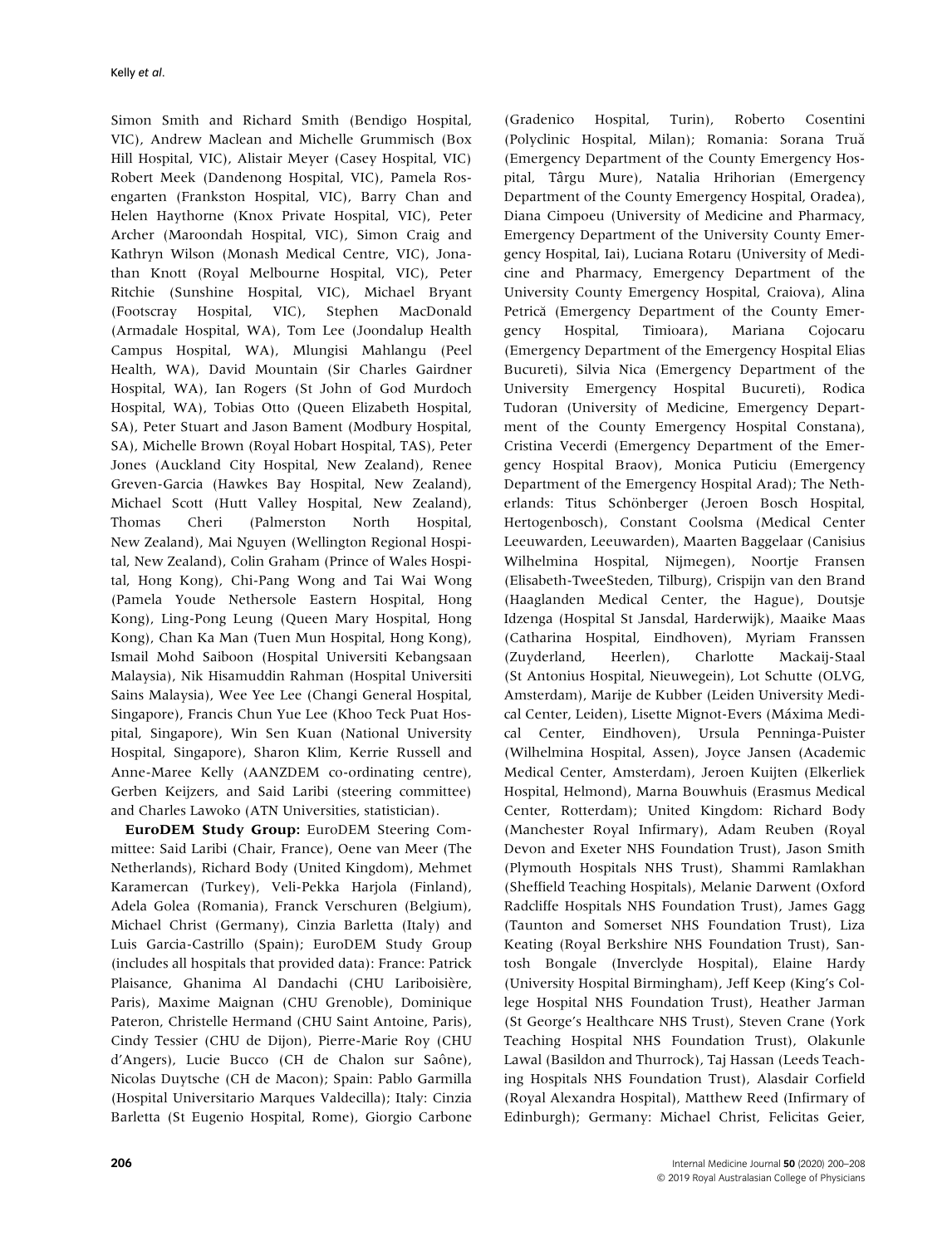Yvonne Smolarsky (Department of Emergency and Critical Care Medicine, Paracelsus Medical University, Nuremberg), Sabine Blaschke (Department of Emergency Care Medicine, University of Goettingen), Clemens Kill, Andreas Jerrentrup (Department of Emergency Care Medicine, University of Marburg), Christian Hohenstein (Department of Emergency Care Medicine ,University of Jena), Felix Rockmann, Tanja Brünnler (Department of Emergency Care Medicine, Krankenhaus Barmherzige Brüder, Regensburg); Belgium: Alexandre Ghuysen (Centre Hospitalier Universitaire de Liège), Marc Vranckx (Centre Hospitalier Universitaire de Charleroi), Franck Verschuren (Cliniques Universitaires Saint-Luc Brussels); Turkey: Mehmet A. Karamercan (Gazi University Faculty of Medicine Hospital, Ankara), Mehmet Ergin (Necmettin Erbakan University Meram Faculty of Medicine Hospital, Konya), Zerrin D. Dundar (Necmettin Erbakan University Meram Faculty of Medicine Hospital,

#### References

- 1 Prekker ME, Feemster LC, Hough CL, Carlbom D, Crothers K, Au DH et al. The epidemiology and outcome of prehospital respiratory distress. Acad Emerg Med 2014; 21: 543–50.
- 2 Kelly AM, Keijzers G, Klim S, Graham CA, Craig S, Kuan WS et al. An observational study of dyspnoea in emergency departments: the Asia, Australia, and New Zealand Dyspnoea in Emergency Departments Study (AANZDEM). Acad Emerg Med 2017; 24: 328–36.
- 3 Yang IA, Dabscheck E, George J, Jenkins S, McDonald CF, McDonald V et al. The COPD-X Plan: Australian and New Zealand Guidelines for the management of Chronic Obstructive Pulmonary Disease 2017. Version 2.49. 2017 [cited 2017 Jul]. Available from URL:<http://copdx.org.au/copd-x-plan/>
- 4 Global Initiative for Chronic Lung Disease. Global strategy for the diagnosis, management and prevention of chronic obstructive airways disease. 2017 [cited 2017 Jul]. Available from URL: [http://goldcopd.org/gold-2017](http://goldcopd.org/gold-2017-global-strategy-diagnosis-management-prevention-copd/) [global-strategy-diagnosis-management](http://goldcopd.org/gold-2017-global-strategy-diagnosis-management-prevention-copd/)[prevention-copd/](http://goldcopd.org/gold-2017-global-strategy-diagnosis-management-prevention-copd/)
- 5 Considine J, Botti M, Thomas S. Emergency department management of exacerbation of chronic obstructive pulmonary disease: audit of compliance with evidence-based guidelines. Intern Med J 2011; 41: 48–54.
- 6 Cydulka RK, Rowe BH, Clark S, Emerman CL, Camargo CA Jr, MARC

Investigators. Emergency department management of acute exacerbations of chronic obstructive pulmonary disease in the elderly: the Multicenter Airway Research Collaboration. J Am Geriatr Soc 2003; 51: 908–16.

- 7 Gerber A, Moynihan C, Klim S, Ritchie P, Kelly AM. Compliance with a COPD bundle of care in an Australian emergency department: a cohort study. Clin Resp J 2016; 12: 706-11.
- 8 Ambramson M, Crockett AJ, Dabscheck E, Frith PA, George J, Glasgow N et al. The COPDX plan: Australian and New Zealand Guidelines for the management of chronic obstructive pulmonary disease. 2014 [cited 2015 Feb]. Available from URL: <http://www.copdx.org.au/>
- 9 Kelly AM, Keijzers G, Klim S, Graham CA, Craig S, Kuan WS et al. Asia, Australia and New Zealand Dyspnoea in Emergency Departments (AANZDEM) study: rationale, design and analysis. Emerg Med Australas 2015; 27: 187–91.
- 10 Vollenweider DJ, Jarrett H, Steurer-Stey CA, Garcia-Aymerich J, Puhan MA. Antibiotics for exacerbations of chronic obstructive pulmonary disease. Cochrane Database Syst Rev 2012; CD010257.
- 11 Kelly AM, Pannifex J. Improving compliance with a COPD bundle of care in Australian emergency departments: a clinical network quality improvement project. Eur J Emerg Med 2019; 26: 53–8.
- 12 Ram FS, Rodriguez-Roisin R, Granados-Navarrete A, Garcia-Aymerich J,

Konya), Yusuf A. Altuncu (Ege University Faculty of Medicine Hospital, Izmir), Ibrahim Arziman (Gulhane Military Medical Academy Hospital, Ankara), Mucahit Avcil (Adnan Menderes University Medical Faculty Hospital, Aydin), Yavuz Katirci (Ankara Education and Research Hospital, Ankara); Finland: Hanna Suurmunne, Liisa Kokkonen (Päijät-Häme Social and Health Care Group, Lahti), Jukka Tolonen, Juha Valli (Helsinki and Uusimaa Hospital District, Hyvinkää), Minna Kiljunen (North Karelia Central Hospital and Honkalampi Centre, Joensuu), Jukka Tolonen (Helsinki University Hospital, Helsinki), Sanna Kaye (City of Helsinki Department of Social Services and Health Care, Helsinki), Jukka Tolonen, Mikko Mäkelä (Helsinki University Hospital, Espoo), Jukka Tolonen, Juhani Metsäniitty (Helsinki University Hospital, Vantaa), Eija Vaula (Satakunta Central Hospital, Pori). Chalon sur Saône), Nicolas Duytsche (CH de Macon); Spain: Pablo Garmilla.

> Barnes NC et al. Non-invasive positive pressure ventilation for treatment of respiratory failure due to exacerbations of chronic obstructive pulmonary disease. Cochrane Database Syst Rev 2004; CD004104.

- 13 Roberts CM, Lopez-Campos JL, Pozo-Rodriguez F, Hartl S, on behalf of the European COPD Audit Team. European hospital adherence to GOLD recommendations for chronic obstructive pulmonary disease (COPD) exacerbation admissions. Thorax 2013; 68: 1169–71.
- 14 Sen B, Woollard M, Desira NL. Does the introduction of a COPD pro-forma improve the standards of care delivered by junior doctors in the emergency department. COPD: J Chron Obstruct Pulmon Dis 2010; 7: 199–203.
- 15 McCarthy C, Brennan JR, Brown L, Donaghy D, Jones P, Whelan R et al. Use of a care bundle in the emergency department for acute exacerbations of chronic obstructive pulmonary disease: a feasibility study. Int J Chron Obstruct Pulmon Dis 2013; 8: 605–11.
- 16 Ortiz E, Meyer G, Burstin H. Clinical informatics and patient safety at the Agency for Healthcare Research and Quality. J Am Med Inform Assoc 2002; 9(Suppl 1): s2–7.
- 17 Golechha M. Health promotion methods for smoking prevention and cessation: a comprehensive review of effectiveness and the way forward. Int J Prev Med 2016; 7: 7.
- 18 Scollo M, Younie S, Wakefield M, Freeman J, Icasiano F. Impact of